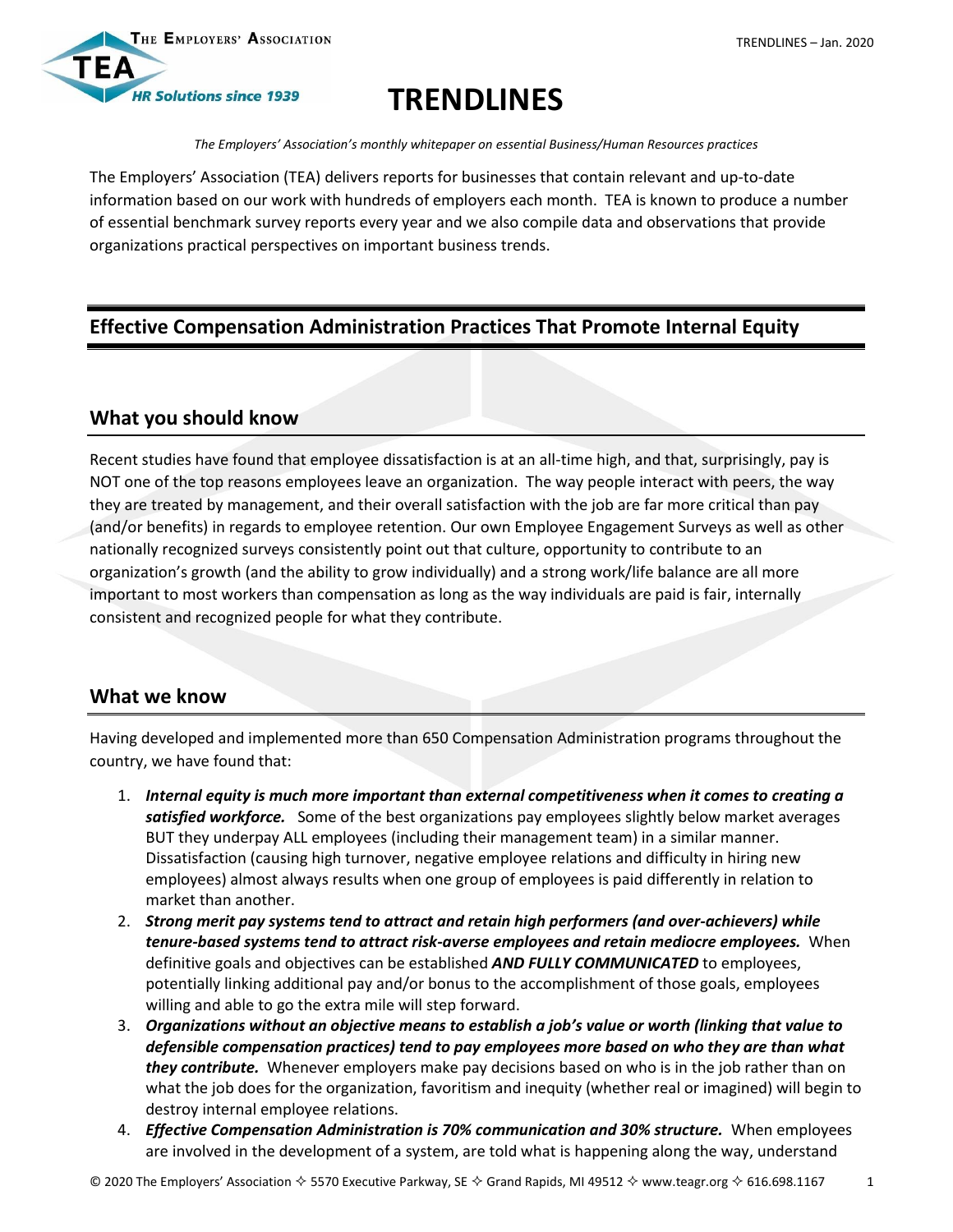what is being measured and feel invested in the process they are much more apt to believe in the fairness of a system than if they are kept in the dark throughout the program's development.

- 5. *Consistency is more important than equality.* When employees know (and trust) that you will be fair and equitable (not necessarily equal) in the way they are paid they will become a big part of the organization's ongoing success. When employees doubt management credibility, or see the inconsistent application of policies or practices, they become more a part of the problem than the solution. When employees see that everyone is being treated the same (regardless of their level of contribution) those that are "driving the train" will either back off or leave while those that are coasting will be more than happy to continue enjoying their free ride.
- 6. Pay is only a part of the equation when it comes to compensation administration. Benefits, working conditions, flexibility, autonomy and the freedom to learn from mistakes are far more critical in creating an environment that will attract quality employees and retain a highly competent workforce. While the emerging workforce may SEEK a better work/life balance, anything that an employer can do to implement a better quality of life will benefit ALL employees and help to retain a diverse mix of ideas, talents and perspectives that will contribute to overall success.
- 7. *Business HAS NOT established a "new normal" in regards to paying people at reduced rates.* While many news sources point out that **AVERAGE PAY** for many positions has gone down the past several years, they fail to mention that higher paid "boomers" are retiring and being replaced by lesser experienced employees. As individuals move into new jobs they often experience strong income growth but may not be compensated at the same level someone doing the job for 15 to 20 years may have earned. Look at "the story behind the numbers" if you want to understand what is really happening in regards to competitive compensation practices.
	- $\bullet$  We have seen significant increases in base pay (typically in the 3 4% range for each of the past 3 – 5 years) for entry level workers – many now receiving much more than the minimum wage of \$9.65 per hour (particularly within the manufacturing sector where starting wages are in the \$12.50 to \$13.50 per hour range) in order to attract talent within our strong economy.
	- $\bullet$  We have also seen annual increases of  $3 5%$  within upper management (idea generators, visionaries, business creators and leaders) in order to retain strong and proven leadership.
	- Within the mid-level of organizations the average increases have been smaller BUT individuals within these groups have experienced strong earnings growth which has been "masked" by promotional growth (as individuals are promoted or move to new jobs, internal candidates receive promotional increases but may be paid "on average" less than the individual leaving the position thereby causing jobs to seemingly receive smaller percentage increases. Even though individual employees received significant increases in pay due to promotional growth, the end result in terms of "average pay within a job title" would make the reported average reported rate of pay appear to be less than anticipated. This masking effect tended to impact pay range adjustments by reducing the percentage that mid-level ranges have increased during the past 3 – 5 years (2 to 2.5% on average) but not the individual annualized pay these workers received.
- 8. *Blanket adjustments rarely have the desired effect.* Organizations that adjust ALL RANGES within their compensation structure the same "cost of living" amount have found that they are having difficulty attracting entry level talent and retaining highly qualified leaders while potentially overpaying their mid-level employees. This is caused by the "masking effect" noted above.
- 9. *Compensation Administration IS NOT a static science.* Pay ranges should be updated regularly to reflect changing market conditions AND should be tempered by an organization's ability to pay. In order to effectively administer compensation organizations must realize that pay ranges are market driven but that pay adjustments should reward individual employee performance.
- 10. *NEVER expect discretionary "gifts" to change or modify behavior.* Link bonus / incentive programs to performance (individual and corporate), letting employees know what they must do to earn a bonus (and what could lessen their bonus), rather than giving spot cash rewards that are not linked to profits, performance or expectations. Like most change, incentive bonus pay should be the result of